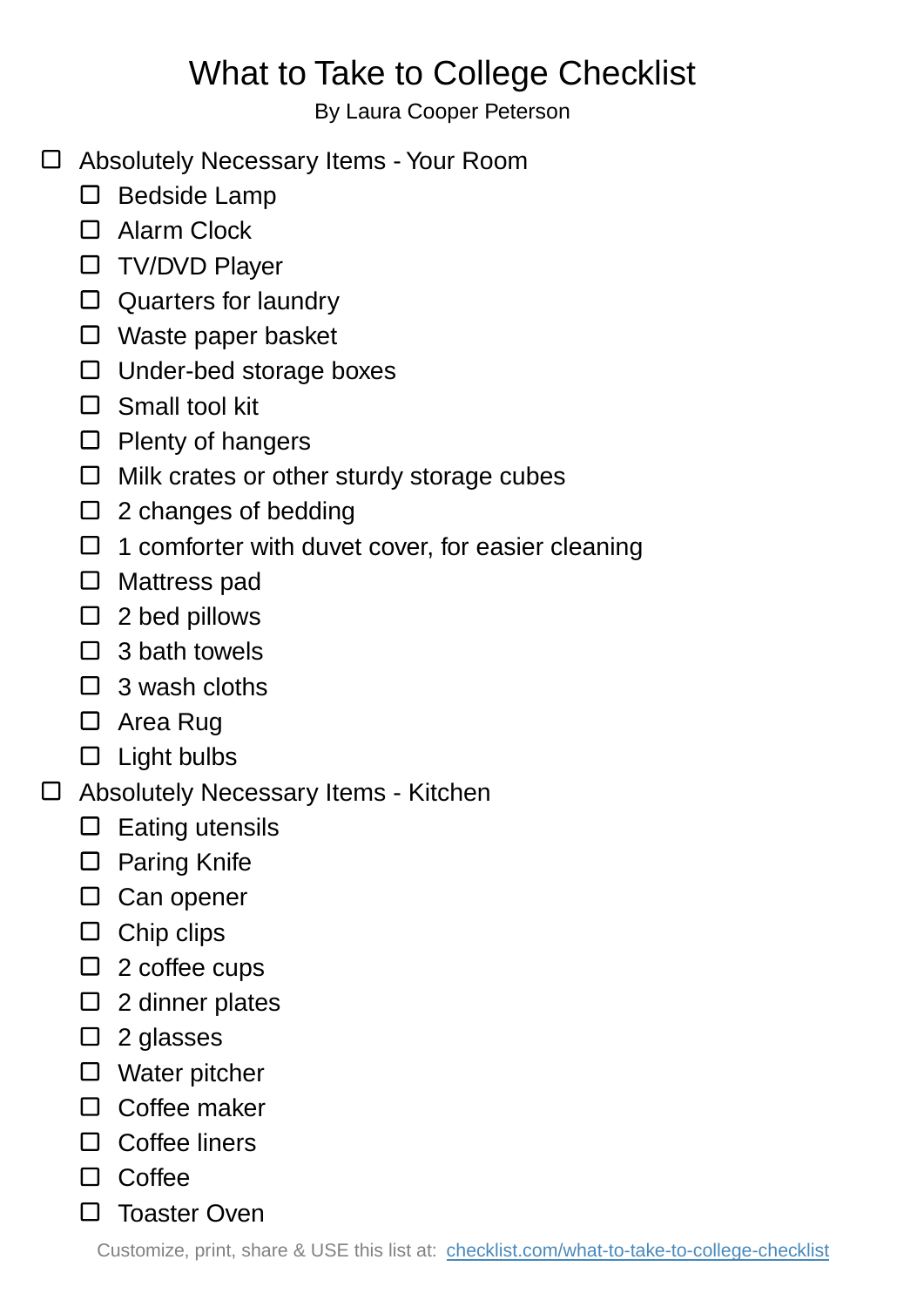- □ Small Microwave Oven
- $\square$  Small dorm refrigerator
- Absolutely Necessary Items Cleaning Supplies
	- □ Laundry Detergent Laundry detergent tablets work best
	- $\Box$  Laundry softener Fabric softener sheets work best.
	- $\square$  Paper towels
	- $\square$  Trash Bags
	- $\Box$  Food storage containers
	- $\square$  Dish soap
	- □ Air freshener
	- $\Box$  An all-purpose spray cleaner that works on all surfaces
- Absolutely Necessary Items Your Schoolwork
	- D Desk Lamp
	- □ Your Computer
	- $\square$  Printer paper
	- □ A Printer
	- $\Box$  USB flash drives
	- A Surge Protector
	- □ An Extension Cord
	- $\Box$  Three 2- prong converters
	- $\Box$  Bulletin board and push pins
	- $\Box$  Dry-erase board and markers
	- $\square$  Pens and pens
	- $\Box$  Multiple colors of high-lighters
	- □ Notebooks
	- $\square$  Notebook paper
	- □ Pocket folders
	- $\Box$  Post-it notes
	- $\square$  Paper clips
	- Stapler/staples
	- $\square$  Scissors
	- □ Ruler
	- Dictionary/Thesaurus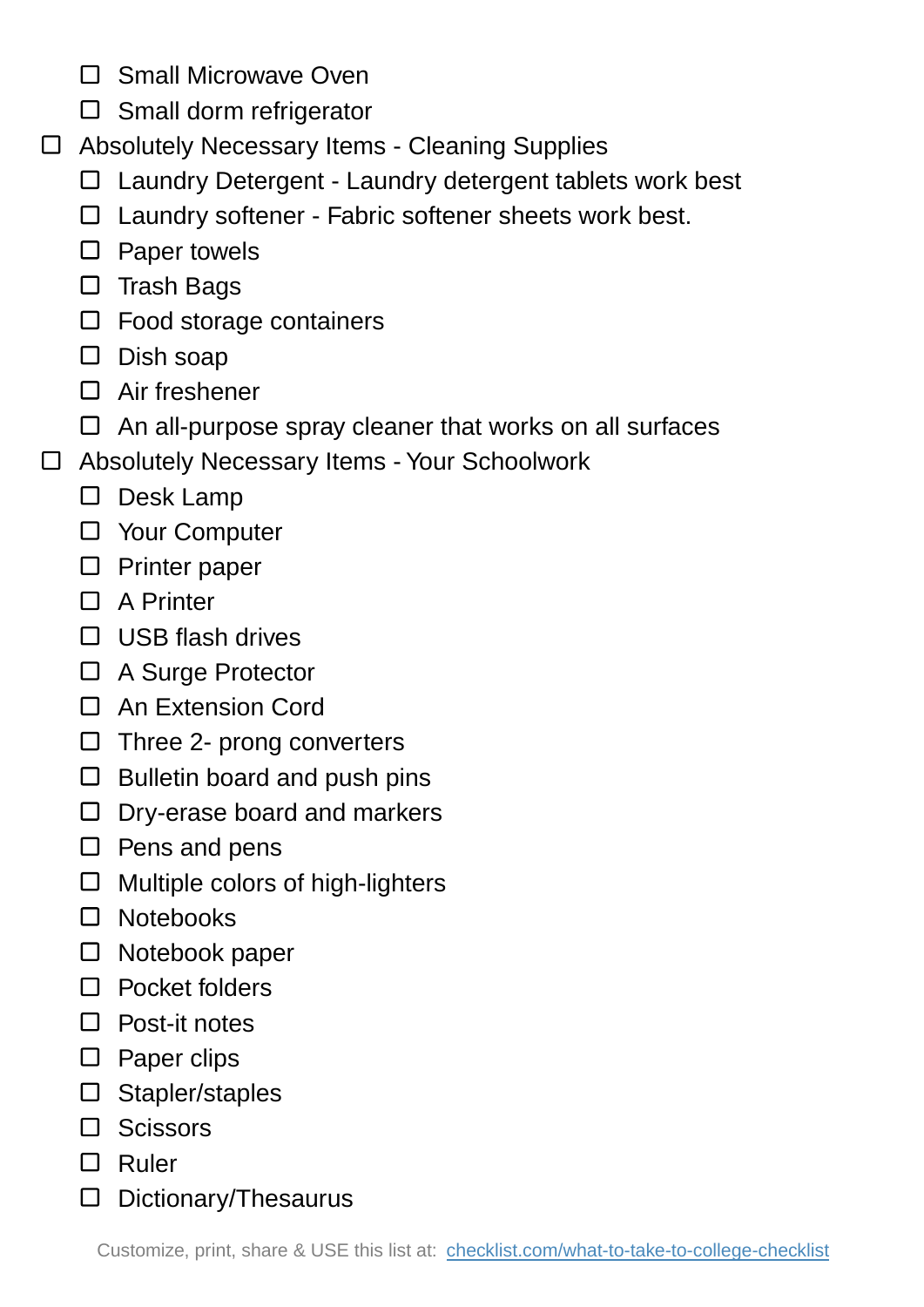- $\Box$  Phone cord/ethernet connector for computer
- Absolutely Necessary Items Your Clothing
	- $\Box$  21 pairs of socks
	- $\Box$  21 pairs of underwear
	- $\Box$  14 shirts
	- $\Box$  7 pants
	- $\Box$  2 sweat suits
	- □ Jacket/coat
	- Umbrella
	- $\Box$  Hat, gloves and scarf
	- $\Box$  1 pair of boots
	- $\Box$  1 pair of dress shoes
	- $\Box$  2 pairs of sneakers or walking shoes
	- $\Box$  1 pair slippers
	- $\Box$  1 set of business attire
	- $\Box$  1 semi-formal outfit
- Absolutely Necessary Items Your Toiletries
	- $\square$  Bar of soap
	- $\square$  Toothpaste
	- □ Toothbrush
	- D Dental Floss
	- Aspirin
	- □ Razor
	- □ Shaving Cream
	- □ Moisturizers or after shave
	- Bandaids
	- Neosporin
	- Tweezers'
	- $\square$  Nail clippers
	- $\square$  Nail file
	- □ Hair dryer
	- $\Box$  Comb and brush
	- □ Shower tote